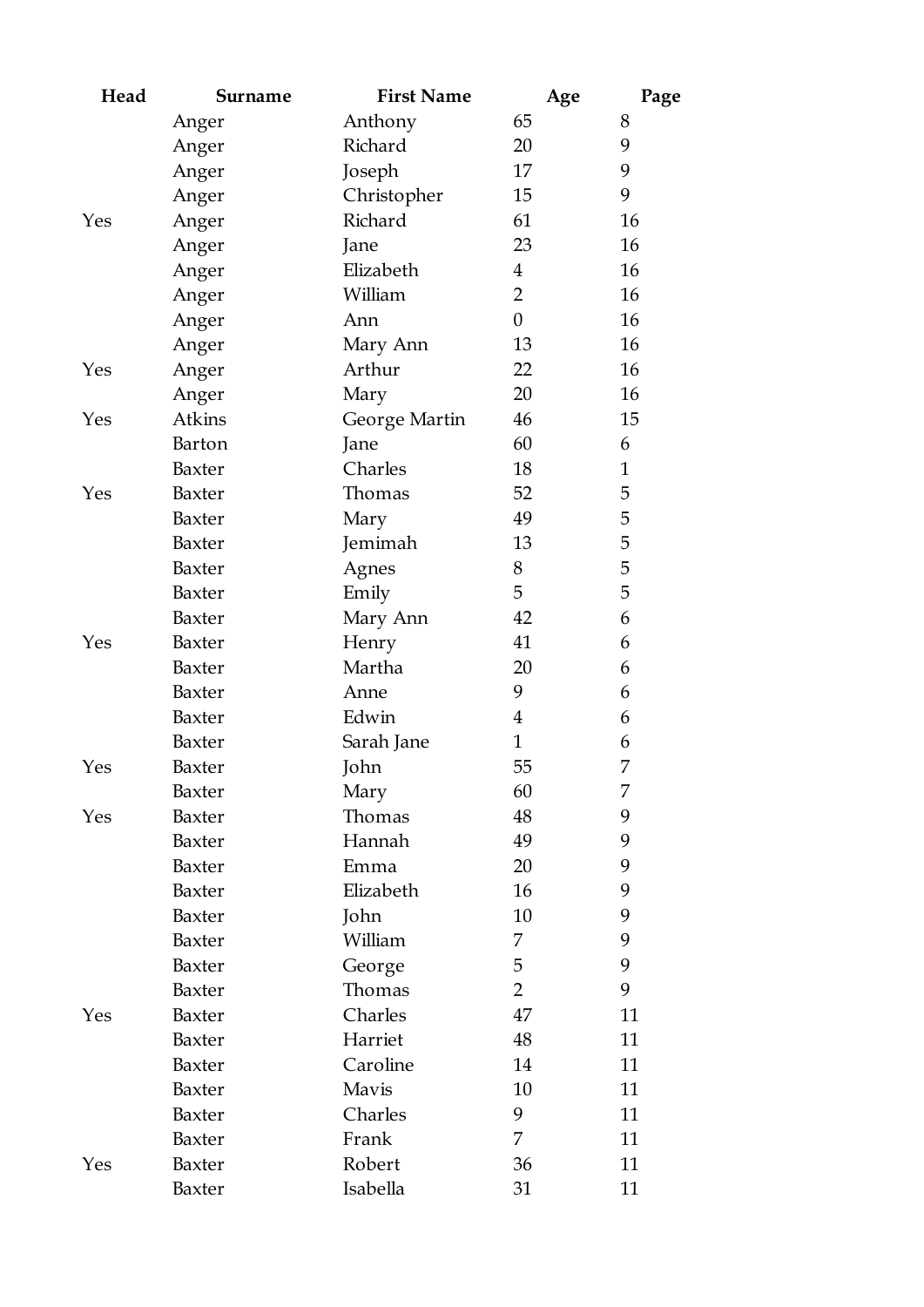|     | Baxter        | Susannah      | 9                | 11             |
|-----|---------------|---------------|------------------|----------------|
|     | Baxter        | Sophia        | 3                | 11             |
|     | Baxter        | Adelaide      | $\mathbf{1}$     | 11             |
|     | Baxter        | Ellen         | $\theta$         | 11             |
| Yes | Baxter        | James         | 26               | 13             |
|     | Baxter        | Mary Ann      | 24               | 13             |
|     | Baxter        | Charles       | $\overline{2}$   | 13             |
| Yes | Beechey       | Joseph        | 29               | 10             |
|     | Beechey       | Caroline      | 25               | 10             |
|     | Beechey       | Eliza Ann     | 7                | 11             |
|     | Beechey       | Elizabeth     | 5                | 11             |
|     | Beechey       | Ann           | 3                | 11             |
|     | Beechey       | Jane          | $\boldsymbol{0}$ | 11             |
|     | Bellinger     | Frederick     | 12               | 14             |
|     | Bellinger     | Thomas Edward | 7                | 15             |
| Yes | Bowden        | John          | 70               | 6              |
|     | Bowden        | Mary          | 65               | 6              |
|     | Bowden        | George        | 42               | 6              |
|     | Bowden        | Ann           | 37               | 6              |
|     | Bowden        | Mathew        | 34               | 6              |
| Yes | Bowles        | Thomas        | 64               | $\mathbf{1}$   |
|     | Bowles        | Mahala        | 25               | $\mathbf{1}$   |
|     | <b>Bowles</b> | Mariah        | 26               | $\mathbf{1}$   |
| Yes | <b>Butler</b> | Edwin         | 29               | 10             |
|     | <b>Butler</b> | Ann           | 24               | 10             |
|     | <b>Butler</b> | Elizabeth     | $\overline{4}$   | 10             |
|     | <b>Butler</b> | Alfred        | 3                | 10             |
|     | <b>Butler</b> | Jane          | $\mathbf{1}$     | 10             |
| Yes | <b>Butler</b> | John          | 28               | 16             |
|     | <b>Butler</b> | Charlotte     | 30               | 16             |
|     | <b>Butler</b> | Alfred        | $\boldsymbol{0}$ | 16             |
| Yes | Carter        | Richard       | 76               | 2              |
|     | Carter        | Thomas        | 72               | $\overline{2}$ |
|     | Carter        | Sarah         | 68               | $\overline{2}$ |
|     | Carter        | Richard       | 16               | $\overline{2}$ |
| Yes | Carter        | Richard       | 30               | 4              |
|     | Carter        | Ann           | 44               | 4              |
|     | Carter        | Jane          | $\overline{4}$   | 4              |
| Yes | Carter        | John          | 51               | 5              |
|     | Carter        | Elizabeth     | 52               | 5              |
|     | Carter        | Thomas        | 27               | 5              |
|     | Carter        | Hannah        | 19               | 5              |
|     | Carter        | Robert        | 71               | 5              |
|     | Carter        | Sarah         | 6                | 5              |
|     | Carter        | Mary Ann      | 29               | 6              |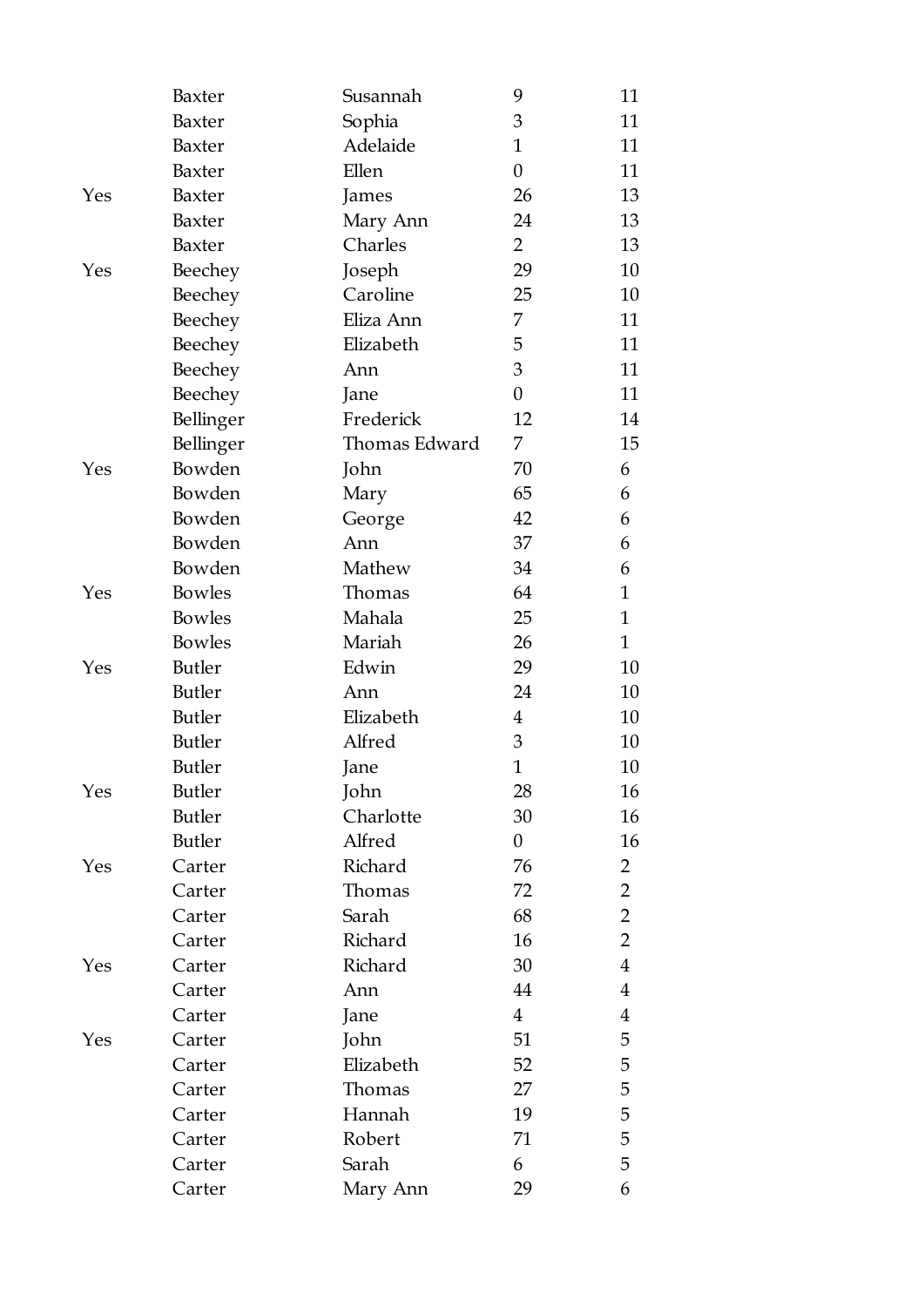|     | Carter   | Ann                | 16               | 6              |
|-----|----------|--------------------|------------------|----------------|
| Yes | Carter   | William            | 42               | 6              |
|     | Carter   | Richard            | 24               | 6              |
|     | Carter   | Adelaide           | 5                | 6              |
| Yes | Carter   | John               | 27               | 8              |
|     | Carter   | Louisa             | 29               | 8              |
|     | Carter   | Mary Jane          | $\overline{4}$   | 8              |
|     | Carter   | Thomas             | $\mathbf{1}$     | 8              |
| Yes | Carter   | William            | 41               | 8              |
|     | Carter   | Elizabeth          | 41               | 8              |
|     | Carter   | Christopher        | 13               | 8              |
|     | Carter   | John               | 11               | 8              |
|     | Carter   | Richard            | 9                | 8              |
|     | Carter   | Mary Ann           | 7                | 8              |
|     | Carter   | Anthony Thomas     | 5                | 8              |
|     | Carter   | William            | $\overline{2}$   | 8              |
| Yes | Chandler | Thomas             | 60               | 12             |
|     | Chandler | Elizabeth          | 60               | 12             |
| Yes | Clack    | Joseph             | 40               | 8              |
|     | Clack    | Elizabeth          | 43               | 8              |
|     | Clack    | Sarah Ann          | 14               | 8              |
|     | Clack    | Jane               | 11               | 8              |
|     | Clack    | Mary Ann           | 9                | 8              |
| Yes | Cox      | Henry              | 24               | 13             |
|     | Cox      | Mary               | 26               | 13             |
|     | Cox      | Harriet            | $\overline{2}$   | 13             |
|     | Cox      | William Henry      | $\mathbf{1}$     | 13             |
| Yes | Crew     | <b>Thomas Moss</b> | 48               | 3              |
|     | Crew     | Elizabeth          | 46               | 3              |
|     | Crew     | <b>Edward Moss</b> | 13               | 4              |
|     | Crew     | Mary Ann           | 11               | 4              |
|     | Crew     | Eliza              | 19               | 3              |
|     | Crew     | John Moss          | 15               | 4              |
|     | Crew     | Elizabeth          | 9                | $\overline{4}$ |
|     | Crew     | Thomas             | 7                | $\overline{4}$ |
|     | Crew     | Fanny              | $\overline{4}$   | 4              |
|     | Crew     | George             | $\boldsymbol{0}$ | $\overline{4}$ |
|     | Culley   | William            | 60               | 9              |
|     | Curtis   | James              | 12               | 17             |
|     | Davis    | William Henry      | 20               | 8              |
|     | Davis    | Mary               | 48               | 16             |
| Yes | Day      | John               | 30               | 12             |
|     | Day      | Sarah              | 28               | 12             |
|     | Day      | Elizabeth          | 3                | 12             |
|     | Day      | Dorothy            | $\mathbf{1}$     | 13             |
|     |          |                    |                  |                |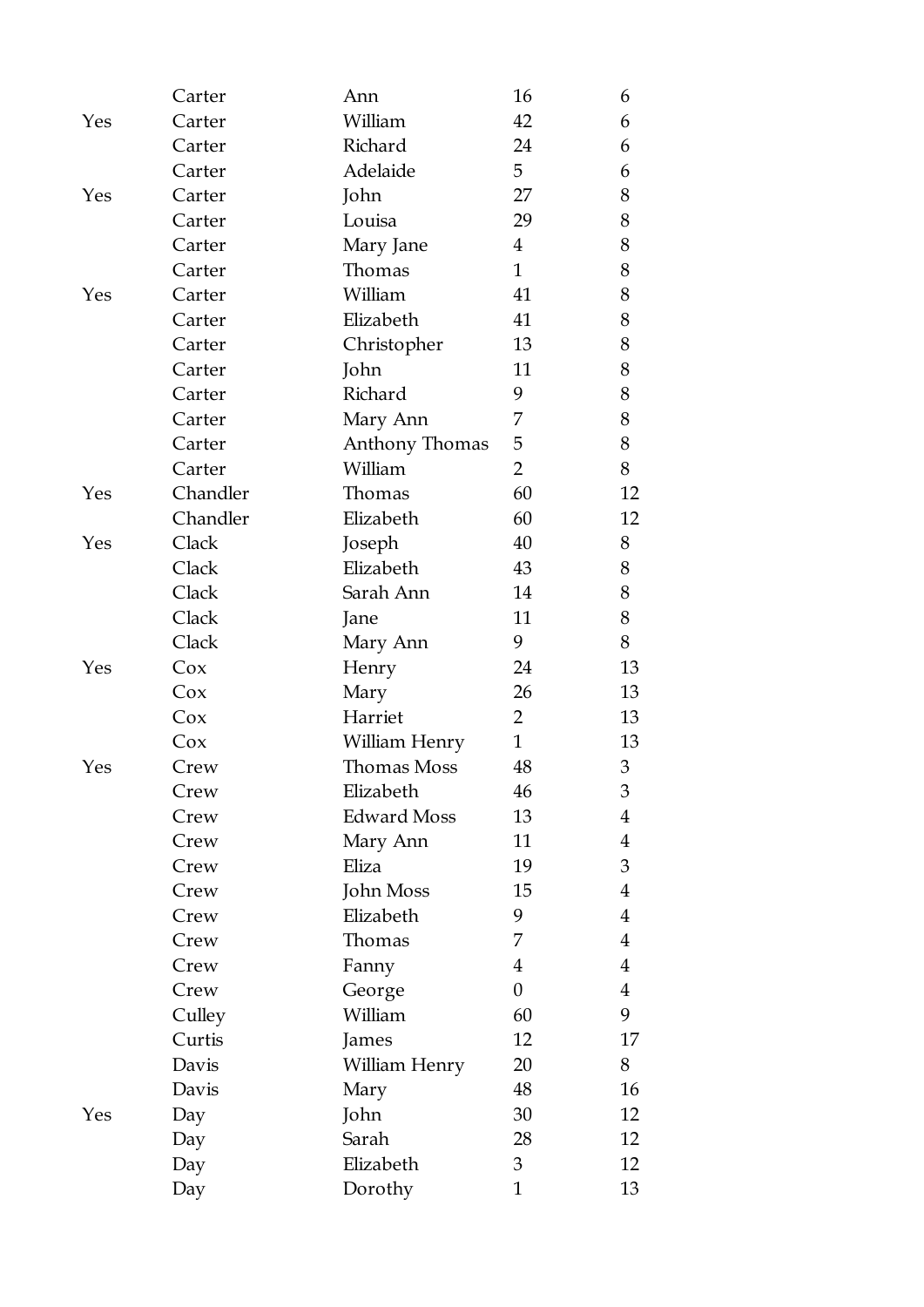|     | East        | Giles                 | 20               | 12             |
|-----|-------------|-----------------------|------------------|----------------|
|     | Ebsworth    | William               | 51               | 18             |
| Yes | Fairthorne  | Edwatd                | 80               | 6              |
| Yes | Fereman     | James                 | 46               | 17             |
|     | Fereman     | Agnes                 | 32               | 17             |
|     | Fereman     | James Albert          | 9                | 17             |
|     | Fereman     | Mary Elizabeth        | 9                | 17             |
|     | Fereman     | William Henry         | 5                | 17             |
|     | Fereman     | Thomas Anger          | $\overline{4}$   | 17             |
|     | Fereman     | George                | 3                | 17             |
|     | Fereman     | <b>Agnes Caroline</b> | $\overline{2}$   | 17             |
|     | Fereman     | Cecil Britten         | $\boldsymbol{0}$ | 17             |
|     | Fletcher    | Mary Ann              | 19               | 17             |
| Yes | Fowler      | John                  | 32               | 11             |
|     | Fowler      | Charlotte             | 36               | 11             |
|     | Fowler      | Sophia                | 12               | 11             |
|     | Fowler      | Sarah                 | 9                | 11             |
|     | Fowler      | Jane                  | 6                | 11             |
|     | Fowler      | Ann                   | 3                | 11             |
|     | Fowler      | Adelaide              | $\boldsymbol{0}$ | 11             |
| Yes | Fowler      | William               | 32               | 15             |
|     | Fowler      | Mariah                | 35               | 15             |
|     | Fowler      | Mary Ann              | 11               | 15             |
|     | Fowler      | Mark                  | 8                | 15             |
|     | Fulcher     | William C             | 20               | 5              |
|     | Fulcher     | George K              | 17               | 5              |
|     | Gardner     | Ann                   | 16               | $\mathfrak{Z}$ |
|     | Garn        | Hannah                | 46               | 5              |
|     | George      | Luker                 | 32               | 18             |
|     | Gerring     | Ruben                 | 20               | 11             |
| Yes | Gerring     | Benjamin              | 34               | 15             |
|     | Gerring     | Elizabeth             | 29               | 15             |
|     | Gerring     | Thomas                | $\mathbf{1}$     | 15             |
| Yes | Giles       | John                  | 32               | 18             |
|     | Giles       | William               | 27               | 18             |
|     | Giles       | Anne                  | 13               | 18             |
|     | Giles       | Elizabeth             | 11               | 18             |
| Yes | Green Anger | John                  | 52               | 10             |
|     | Green Anger | Phebe                 | 40               | 10             |
|     | Green Anger | Arthur                | 19               | 10             |
|     | Green Anger | Jane                  | 8                | 10             |
|     | Green Anger | Joseph                | 6                | 10             |
|     | Green Anger | William               | 3                | 10             |
|     | Green Anger | Lucy Ann              | $\boldsymbol{0}$ | 10             |
| Yes | Hammonds    | Thomas                | 45               | 17             |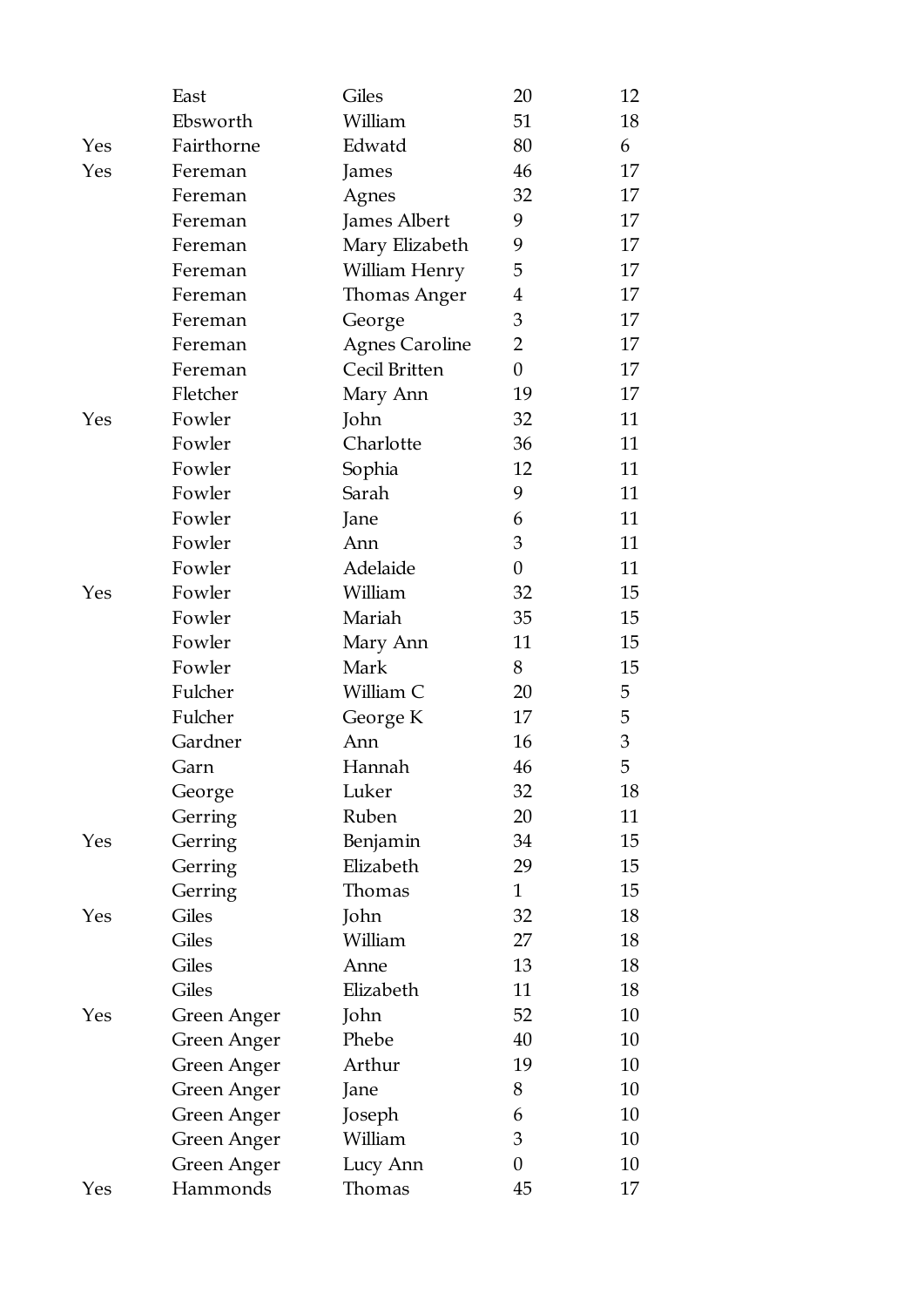|     | Hammonds | Ann       | 41             | 17             |
|-----|----------|-----------|----------------|----------------|
|     | Hammonds | Ellen     | 19             | 17             |
|     | Hammonds | Elizabeth | 9              | 17             |
|     | Hammonds | William   | 13             | 17             |
| Yes | Hazell   | William   | 40             | 5              |
|     | Hazell   | Sarah     | 40             | 5              |
| Yes | Hewer    | Thomas    | 47             | 9              |
| Yes | Hickman  | William   | 40             | $\overline{4}$ |
|     | Hickman  | Miriam    | 47             | $\overline{4}$ |
|     | Hickman  | Mary Ann  | 14             | 4              |
|     | Hickman  | Mercy     | 9              | $\overline{4}$ |
|     | Hickman  | Thomas    | 8              | $\overline{4}$ |
|     | Hickman  | Caroline  | 6              | $\overline{4}$ |
|     | Hickman  | Joseph    | 5              | $\overline{4}$ |
|     | Hickman  | Sarah     | $\overline{4}$ | $\overline{4}$ |
|     | Hickman  | George    | 3              | $\overline{4}$ |
|     | Hickman  | John      | $\overline{2}$ | $\overline{4}$ |
|     | Hickman  | Ann       | 19             | $\overline{4}$ |
|     | Hill     | William   | $\overline{2}$ | $\mathbf{1}$   |
| Yes | Hill     | William   | 36             | $\mathbf{1}$   |
|     | Hill     | Martha    | 29             | $\mathbf{1}$   |
| Yes | Holden   | Thomas    | 63             | 13             |
| Yes | Holyoak  | John      | 65             | $\mathbf{1}$   |
|     | Holyoak  | Elizabeth | 65             | $\mathbf{1}$   |
| Yes | Holyoak  | John      | 45             | 2              |
|     | Holyoak  | Martha    | 49             | $\overline{2}$ |
|     | James    | Catherine | 5              | $\overline{2}$ |
|     | Jones    | George    | 14             | $\overline{2}$ |
|     | Jones    | Robert    | 20             | 11             |
| Yes | Knapp    | Thomas    | 32             | $\mathbf{1}$   |
|     | Knapp    | Ann       | 40             | 1              |
|     | Knapp    | Martha    | 12             | 1              |
|     | Knapp    | Elizabeth | 10             | $\mathbf{1}$   |
|     | Knapp    | Mary Ann  | 8              | 1              |
|     | Knapp    | Thomas    | 3              | 1              |
| Yes | Knapp    | Hannah    | 72             | 5              |
| Yes | Knapp    | James     | 39             | 13             |
|     | Knapp    | Jane      | 44             | 13             |
|     | Knapp    | Thomas    | 17             | 13             |
|     | Knapp    | Lucy      | 15             | 13             |
|     | Knapp    | Charlotte | 13             | 13             |
|     | Knapp    | John      | 11             | 13             |
|     | Knapp    | Martha    | 7              | 13             |
|     | Knapp    | William   | $\overline{4}$ | 13             |
|     | Lansley  | Amelia    | 24             | 17             |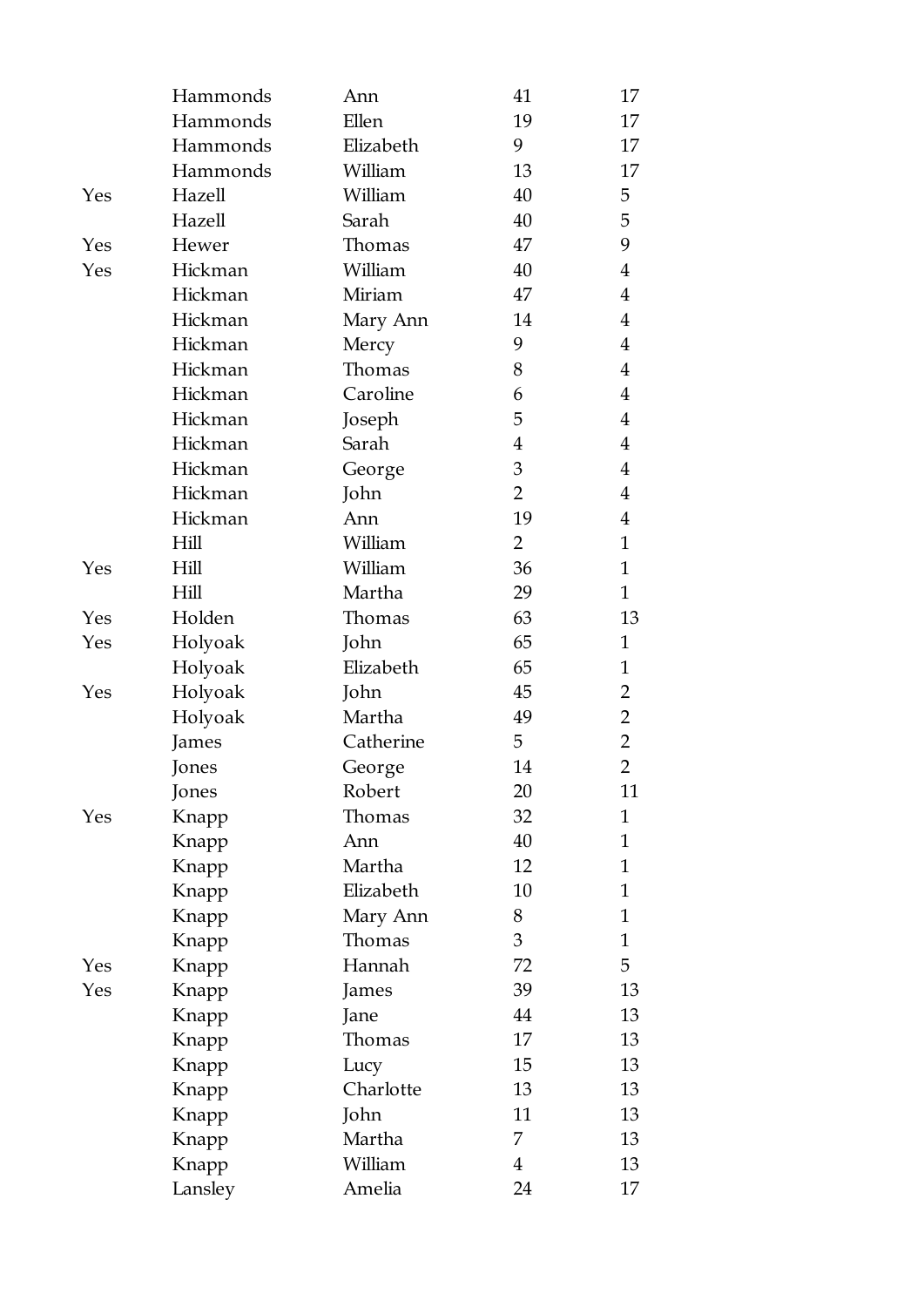|     | Lawford      | Phillip   | 25             | 18             |
|-----|--------------|-----------|----------------|----------------|
| Yes | Lay          | Elizabeth | 54             | 12             |
|     | Lay          | Eliza     | 21             | 12             |
|     | Lay          | Martha    | 16             | 12             |
| Yes | Lloyd        | William   | 45             | $\overline{4}$ |
|     | Lloyd        | Fanny     | 33             | $\overline{4}$ |
|     | Lloyd        | Mary      | 12             | $\overline{4}$ |
|     | Lockey       | Leah      | 26             | $\mathbf{1}$   |
|     | Long         | Lucy      | 26             | 17             |
|     | Messenger    | Ralph     | 18             | 17             |
| Yes | <b>Miles</b> | Edward    | 26             | 12             |
|     | <b>Miles</b> | Ann       | 30             | 12             |
|     | <b>Miles</b> | Edward    | 8              | 12             |
|     | <b>Miles</b> | Thomas    | 5              | 12             |
|     | <b>Miles</b> | John      | $\overline{2}$ | 12             |
|     | <b>Mills</b> | Sarah J   | $\overline{4}$ | 6              |
| Yes | Morse        | William   | 45             | 7              |
|     | Morse        | Jane      | 42             | 7              |
|     | Morse        | Mary      | 12             | 7              |
|     | Morse        | George    | 10             | 7              |
|     | Morse        | Elizabeth | $\overline{4}$ | 7              |
| Yes | Mulcock      | William   | 41             | 7              |
|     | Mulcock      | Charlotte | 46             | 7              |
|     | Mulcock      | John Amos | 15             | 7              |
|     | Mulcock      | Henry     | 12             | 7              |
|     | Mulcock      | Jane      | 9              | 7              |
|     | Mulcock      | Thirza    | 6              | 7              |
|     | <b>New</b>   | Jacob     | 26             | 9              |
| Yes | Nichols      | James     | 62             | 12             |
|     | Nichols      | Charlotte | 60             | 12             |
|     | Page         | Mariah    | 6              | $\overline{2}$ |
| Yes | Page         | Henry     | 45             | 13             |
|     | Page         | Elizabeth | 45             | 13             |
|     | Page         | Alerand   | 23             | 13             |
|     | Page         | Emma      | 21             | 13             |
|     | Page         | Mariah    | 15             | 14             |
|     | Page         | Martha    | 6              | 14             |
|     | Page         | Elizabeth | 9              | 14             |
|     | Page         | Charles   | 12             | 14             |
|     | Page         | Leah      | $\overline{4}$ | 14             |
|     | Partridge    | James     | 44             | 15             |
|     | Partridge    | Mary Ann  | 45             | 15             |
|     | Perrin       | Susannah  | 16             | 6              |
|     | Pocock       | David     | 15             | $\overline{2}$ |
|     | Pocock       | John      | 85             | 5              |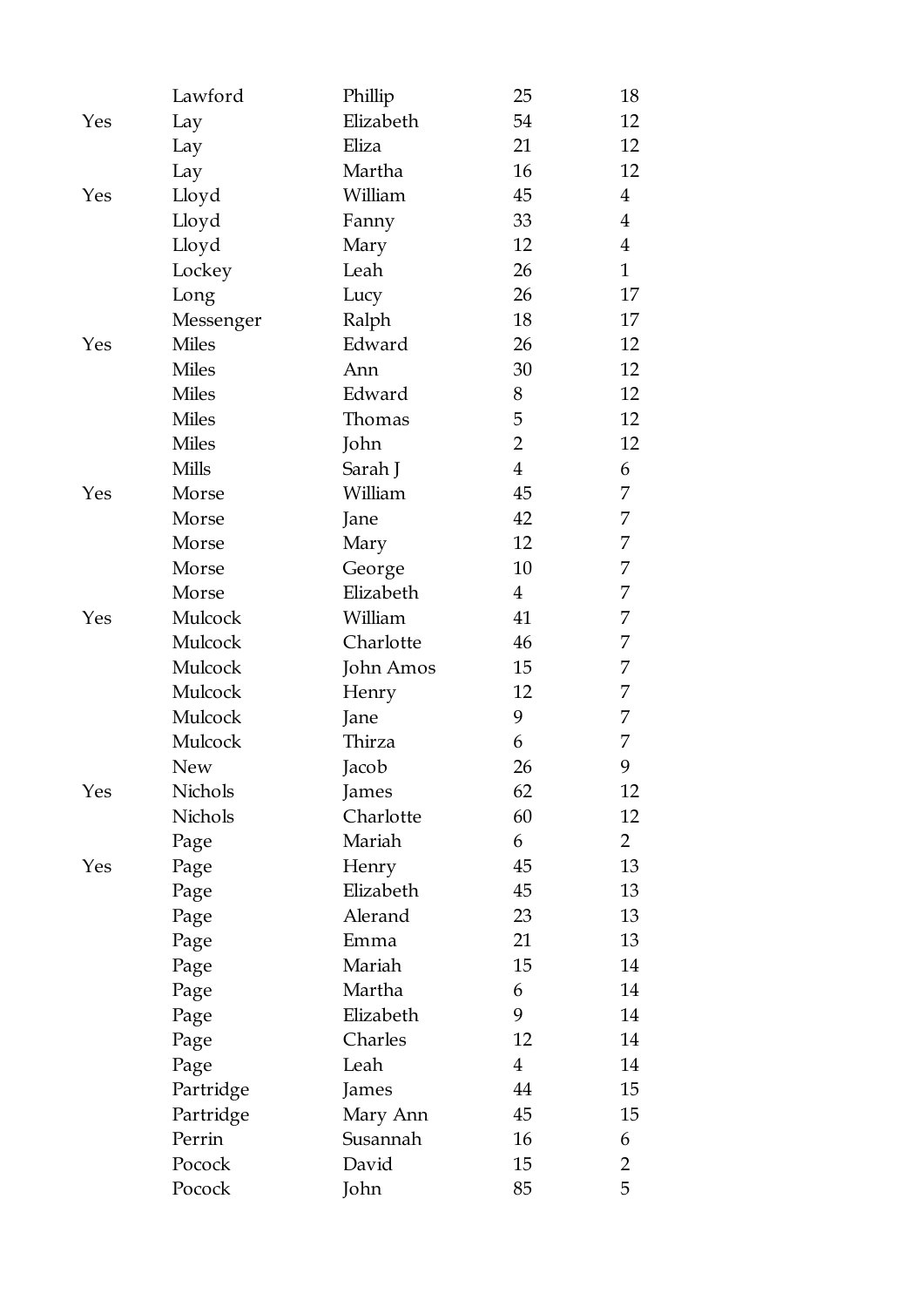|     | Pocock   | <b>Emily Murial</b> | 4                | 16             |
|-----|----------|---------------------|------------------|----------------|
|     | Pocock   | Harriet             | 64               | 16             |
|     | Read     | Joseph              | 21               | 8              |
|     | Read     | Alfred              | 22               | 11             |
| Yes | Read     | James               | 54               | 12             |
|     | Read     | Elizabeth           | 50               | 12             |
|     | Read     | George              | 20               | 12             |
|     | Read     | Elizabeth           | 17               | 12             |
|     | Read     | Martha              | 15               | 12             |
|     | Read     | James               | 11               | 12             |
|     | Read     | William             | 12               | 12             |
|     | Read     | John                | 9                | 13             |
| Yes | Read     | Thomas              | 28               | 15             |
|     | Read     | Esther              | 27               | 15             |
|     | Read     | Thomas              | 3                | 15             |
|     | Read     | Edwin               | 16               | 15             |
| Yes | Read     | Thomas              | 29               | 16             |
|     | Read     | Elizabeth           | 28               | 16             |
|     | Read     | Jane                | $\overline{4}$   | 16             |
|     | Read     | Charles             | $\overline{2}$   | 16             |
| Yes | Rogers   | Joseph              | 35               | 14             |
|     | Rogers   | Elizabeth           | 31               | 14             |
|     | Rogers   | William             | 16               | 14             |
|     | Rogers   | Thomas              | 13               | 14             |
|     | Rogers   | John                | 11               | 14             |
|     | Rogers   | George              | 8                | 14             |
|     | Rogers   | Mary Ann            | $\boldsymbol{0}$ | 14             |
| Yes | Shaw     | Thomas              | 26               | 3              |
|     | Shaw     | Jane                | 21               | 3              |
|     | Shaw     | Jane Kate           | $\boldsymbol{0}$ | 3              |
|     | Shaylor  | John                | 18               | 17             |
| Yes | Sheppard | John                | 36               | 7              |
|     | Sheppard | Elizabeth           | 36               | 7              |
|     | Sheppard | Sarah               | 7                | 7              |
|     | Sheppard | David               | 4                | 7              |
|     | Sheppard | Hannah              | $\mathbf{1}$     | 7              |
| Yes | Simmonds | John                | 64               | 3              |
|     | Simmonds | Mary                | 66               | 3              |
|     | Simmonds | Charlotte           | 24               | $\mathfrak{B}$ |
|     | Simmonds | Thomas              | 21               | 3              |
|     | Simmonds | Jane                | 5                | 3              |
| Yes | Simmonds | John                | 33               | 9              |
|     | Simmonds | Wilmot              | 30               | 9              |
|     | Simmonds | John                | 6                | 9              |
|     | Simmonds | Elizabeth           | 4                | 9              |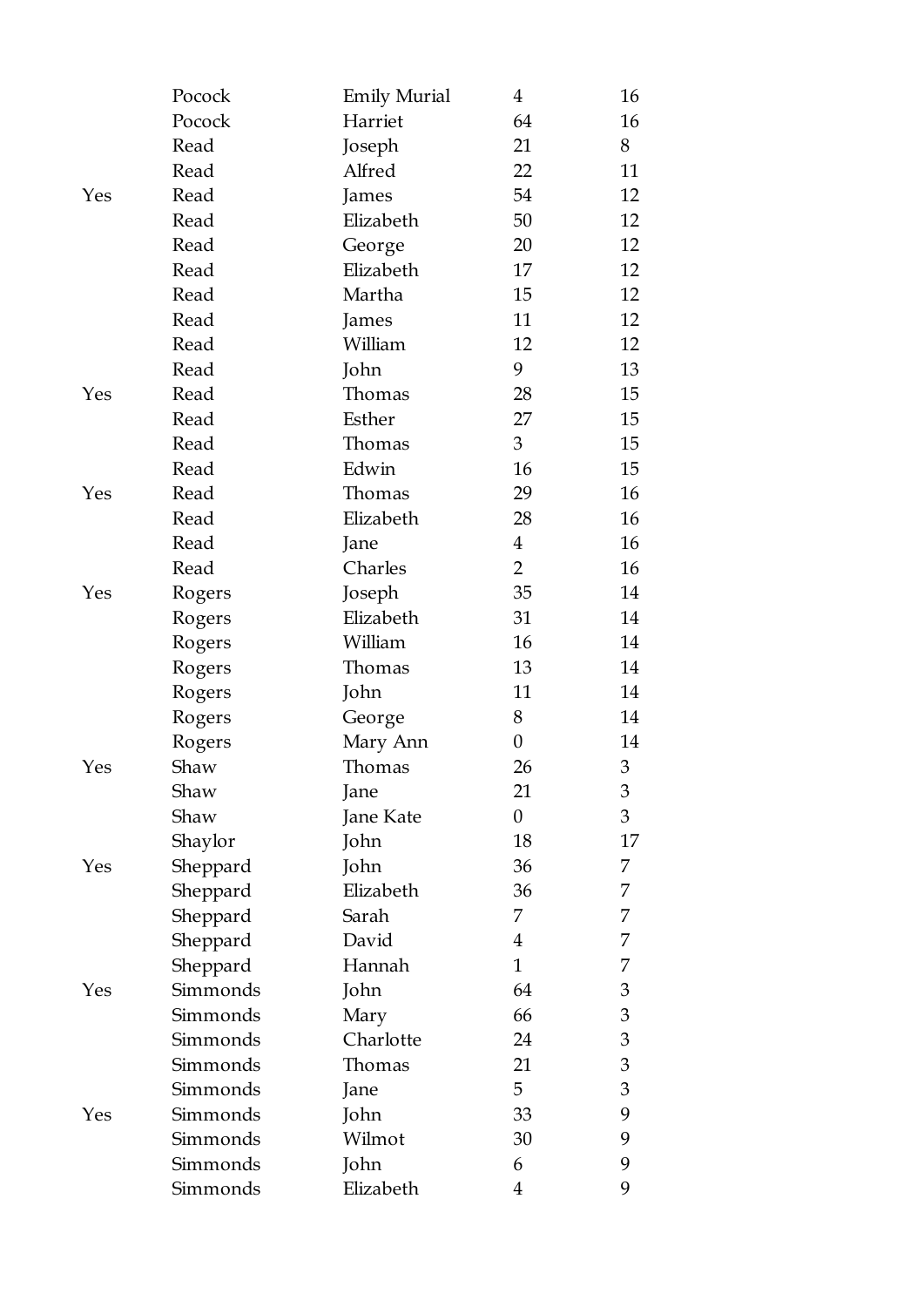|     | Simmonds       | William          | $\theta$         | 9              |
|-----|----------------|------------------|------------------|----------------|
| Yes | Simmonds       | William          | 35               | 16             |
|     | Simmonds       | Sarah            | 33               | 16             |
|     | Simmonds       | James            | 12               | 16             |
|     | Simmonds       | Henry            | 9                | 16             |
|     | Simmonds       | Mary Ann         | 6                | 16             |
|     | Simmonds       | Thomas William   | $\boldsymbol{0}$ | 16             |
|     | Sly            | John H           | 3                | $\mathbf{1}$   |
|     | Sly            | Elizabeth Hibard | 6                | $\mathbf{1}$   |
| Yes | Sly            | William Monk     | 58               | 10             |
|     | Sly            | Ann              | 48               | 10             |
|     | Sly            | Edwin            | 17               | 10             |
|     | Sly            | Thomas           | 7                | 10             |
| Yes | Sly            | Adin             | 42               | 10             |
|     | Sly            | Mary Ann         | 41               | 10             |
|     | Sly            | Jane             | 19               | 10             |
|     | Sly            | Sarah            | 10               | 10             |
|     | Sly            | Henry            | 6                | 10             |
| Yes | Sly            | Richard          | 85               | 16             |
| Yes | Smith          | William          | 31               | $\overline{2}$ |
|     | Smith          | Matilda          | 31               | $\overline{2}$ |
|     | Smith          | Albert           | 11               | $\overline{2}$ |
|     | Smith          | Francis          | 9                | $\overline{2}$ |
|     | Smith          | Henry            | 7                | $\overline{2}$ |
|     | Smith          | William          | 5                | $\overline{2}$ |
|     | Smith          | Sophia           | $\overline{4}$   | $\overline{2}$ |
|     | Smith          | Catherine        | $\mathbf{1}$     | 2              |
|     | Stevens        | William          | $\overline{4}$   | $\mathbf{1}$   |
|     | Stevens        | Alfred           | $\overline{2}$   | 1              |
|     | <b>Stevens</b> | Elizabeth        | $\mathbf{1}$     | 1              |
|     | <b>Stevens</b> | Thomas           | 10               | 1              |
|     | <b>Stevens</b> | Elizabeth        | 37               | $\mathbf{1}$   |
| Yes | <b>Stevens</b> | Richard          | 43               | 7              |
|     | <b>Stevens</b> | Sofiah           | 45               | 7              |
|     | <b>Stevens</b> | Richard          | 81               | 7              |
|     | <b>Stevens</b> | Sarah A          | 7                | 7              |
| Yes | <b>Stevens</b> | John             | 48               | 8              |
|     | <b>Stevens</b> | Jane             | 48               | 8              |
|     | <b>Stevens</b> | Eliza            | 13               | 8              |
|     | <b>Stevens</b> | Sarah            | 11               | 8              |
|     | <b>Stevens</b> | Mary             | 8                | $\mathbf{1}$   |
| Yes | <b>Stevens</b> | William A        | 32               | 9              |
|     | <b>Stevens</b> | Harriet          | 32               | 9              |
|     | <b>Stevens</b> | Thomas           | 33               | 11             |
| Yes | <b>Stevens</b> | Hannah           | 56               | 15             |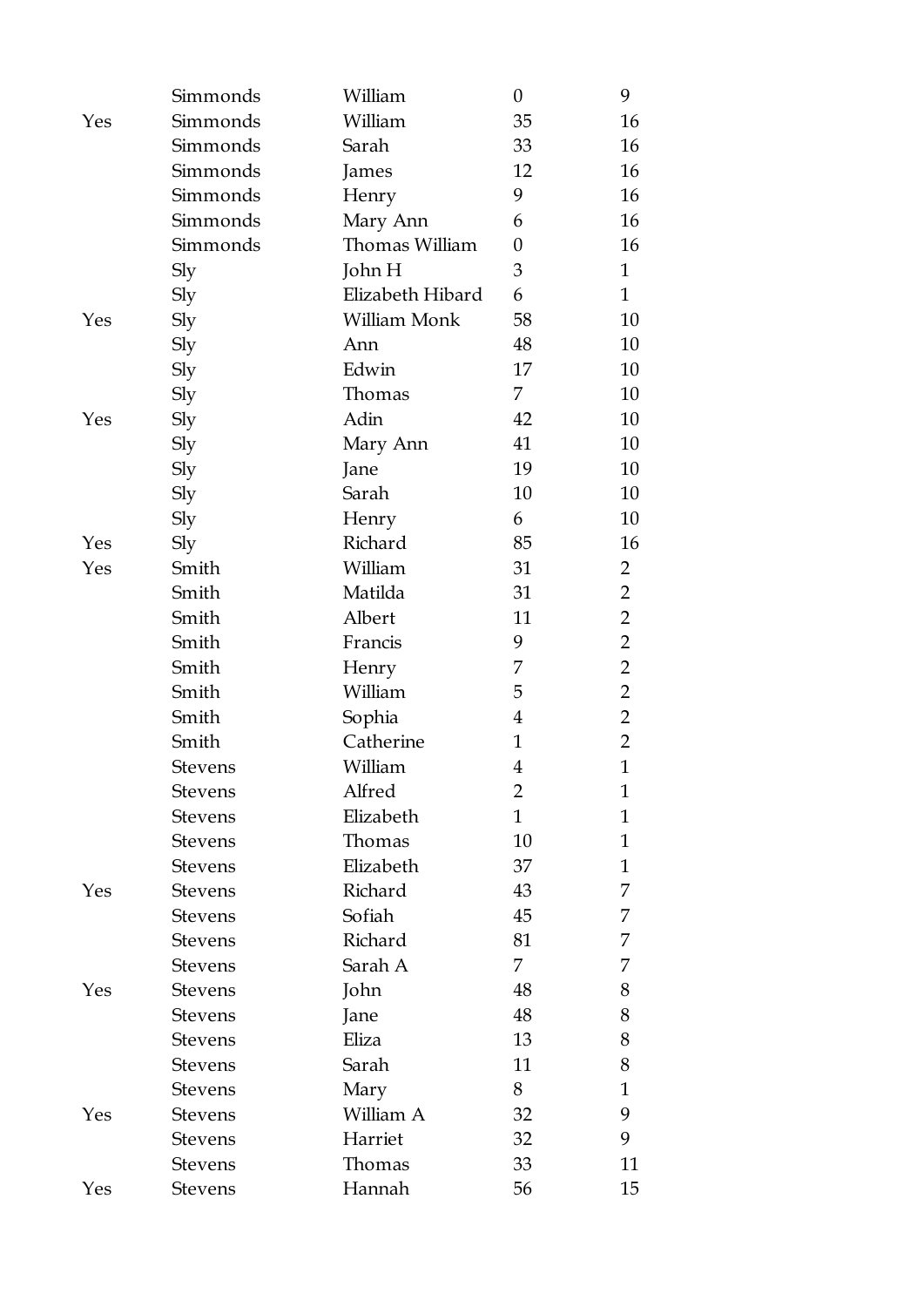|     | <b>Stevens</b> | Emma             | 36               | 15             |
|-----|----------------|------------------|------------------|----------------|
|     | <b>Stevens</b> | Frederick Thomas | 5                | 15             |
| Yes | <b>Stevens</b> | James            | 41               | $\mathbf{1}$   |
| Yes | Stratton       | James            | 44               | 3              |
|     | Stratton       | Sarah            | 43               | 3              |
|     | Stratton       | Thomas           | 11               | $\mathfrak{Z}$ |
|     | Stratton       | Jane             | 9                | 3              |
|     | Stratton       | Anne             | 7                | 3              |
|     | Stratton       | Mary             | 16               | 18             |
| Yes | Theobald       | Jacob            | 39               | 9              |
|     | Theobald       | Elizabeth        | 54               | 9              |
|     | Theobalds      | Mary             | 69               | 13             |
|     | Theobalds      | William          | 27               | 13             |
| Yes | Titcomb        | Thomas           | 40               | 2              |
|     | Titcomb        | Sarah            | 46               | $\overline{2}$ |
|     | Titcomb        | William          | 13               | 3              |
| Yes | Titcomb        | David            | 35               | 6              |
|     | Titcomb        | Elizabeth        | 38               | 6              |
|     | Titcomb        | Abraham          | 61               | 7              |
| Yes | Titcomb        | John             | 32               | 14             |
|     | Titcomb        | Hannah           | 23               | 14             |
|     | Titcomb        | John             | $\boldsymbol{0}$ | 14             |
|     | Titcomb        | Charles          | 3                | 14             |
|     | Titcomb        | Elizabeth        | $\overline{2}$   | 14             |
|     | Titcombe       | James            | 32               | 9              |
|     | Titcombe       | Ann              | 21               | 9              |
|     | Titcombe       | William          | $\boldsymbol{0}$ | 9              |
| Yes | Underwood      | Ann              | 48               | 6              |
|     | Underwood      | Ann              | 19               | 6              |
|     | Underwood      | John             | 16               | 6              |
|     | Underwood      | Adam             | 14               | 6              |
| Yes | Vines          | Mary M           | 41               | 17             |
| Yes | Warman         | William          | 62               | 3              |
|     | Warman         | Elizabeth        | 58               | 3              |
|     | Warman         | Sophia           | 19               | 3              |
|     | Warman         | Sarah            | 16               | 3              |
|     | Warman         | Mary             | 13               | 3              |
| Yes | Warren         | Stephen          | 65               | 17             |
|     | Warren         | Pheby            | 67               | 17             |
| Yes | Webb           | Frederick        | 33               | 15             |
|     | Webb           | Eliza            | 30               | 15             |
|     | Webb           | Hannah           | 5                | 15             |
|     | Webb           | John             | 3                | 15             |
|     | Webb           | Mary Elizabeth   | $\mathbf{1}$     | 15             |
|     | Weeks          | Elizabeth        | 38               | 18             |